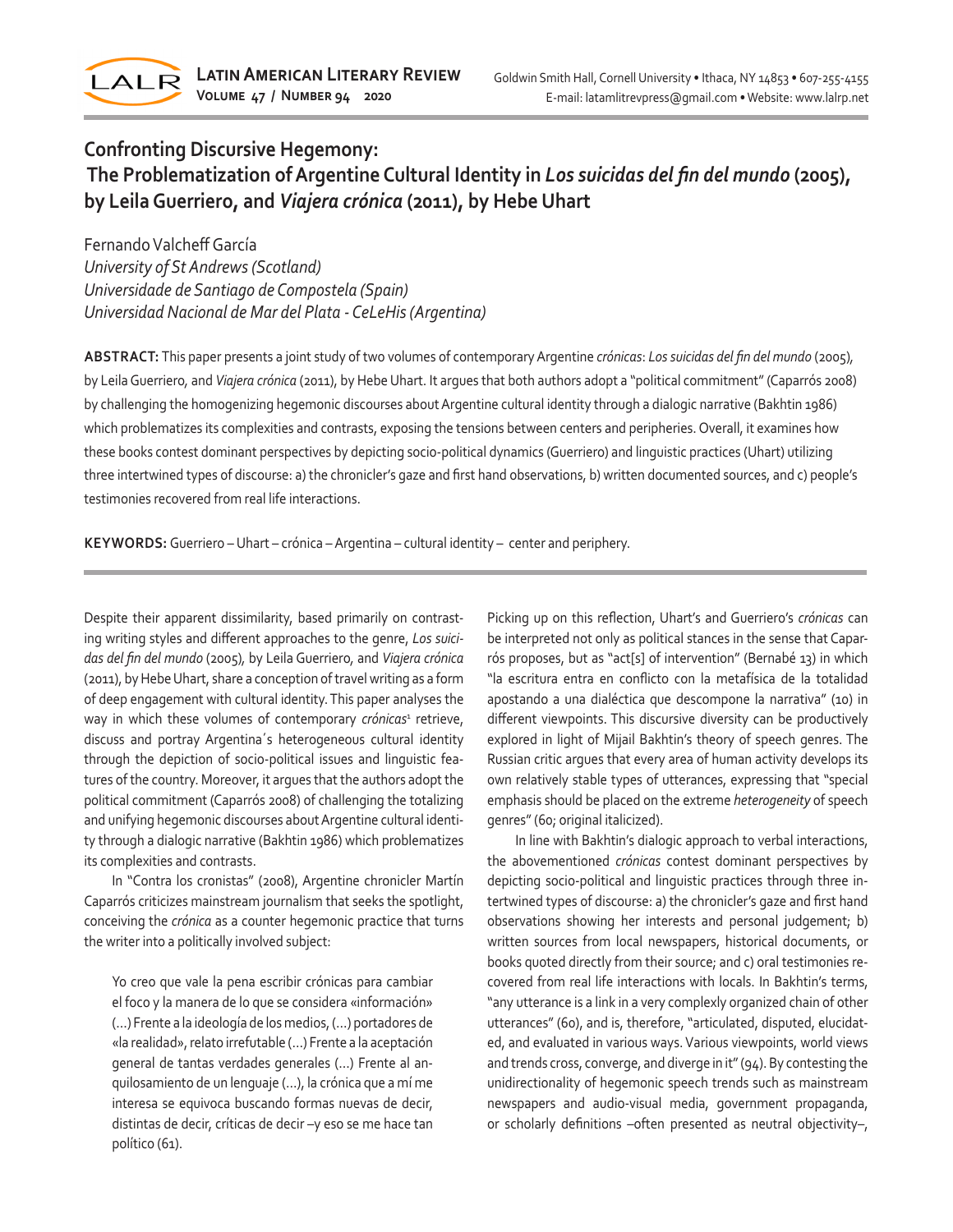this plurality of discourses becomes a productive way of exploring Argentina´s cultural identity and its constitutive contrasts, exposing the tensions between centers and peripheries.

*Los suicidas del fin del mundo'*s narrative is situated around a wave of suicides occurring between 1997 and 1999 in the small Patagonian village of Las Heras, province of Santa Cruz. The *crónica* focuses on the circumstances of the deaths while portraying everyday life in the small town. Moreover, intertwining the stories of the victims with the more general context of society and its institutions, Guerriero explores socio-political features of Argentina's cultural identity. The chronicler's interest in these aspects is explicit from the beginning*.* In the first chapter, she presents the village's history, describing the impact that the arrival of the national oil company, YPF (*Yacimientos Petrolíferos Fiscales*), in the 60's had on the configuration of families in Las Heras. Likewise, she highlights the emergence of recurring pickets in the 90's following the company's privatization and subsequent financial crises.

On her way to Las Heras, Guerriero hears one of the passengers on the bus say that there are rumors about a highway blockage due to protests. The chronicler observes that "Aunque no trascendieran, los cortes, las tomas, los piquetes eran habituales en Las Heras" (Guerriero 22), accounting for a social phenomenon that she returns to several times in the *crónica.* The importance she gives to these manifestations can be linked to the national context. She visits Las Heras in 2002, right after the 2001 economic crisis in which social movements like *piqueteros<sup>2</sup>* emerged. Thus, the situation of local YPF workers protesting is reflective of the hundreds of thousands of citizens who lost their savings and jobs and took to the streets to claim for their rights.

This context of social crisis, derived from a general disapproval of the political class, is also closely related to local politics. In Las Heras,

Era intendente, desde 1999, José Luís Martinelli, un hombre de la Alianza que el 23 de marzo de 2002, en esa provincia gobernada por el justicialista Néstor Kirchner, se había hecho eco del reclamo de los desocupados del petróleo (…) acusando a la empresa de no emplear mano de obra local (Guerriero 21).

While the claim in Buenos Aires was "que se vayan todos"<sup>3</sup>, the chronicler describes how the mayor of Las Heras joins the unemployed in their protests against YPF. This difference, that emphasizes a contrast between center and periphery, also links local politics to the national rivalry between *radicales<sup>4</sup>* and *peronistas<sup>5</sup>*. The mayor's attitude can be explained as a symbolic rebellion against the provincial government lead by Peronist, and soon to be president (2003-2007), Néstor Kirchner. As Guerriero points out, "En Las Heras existe un universo radical y otro peronista y esa división del mundo pasa de generación en generación. Peronistas y radicales no suelen ser amigos, salir juntos, mezclar familia" (51). This observation is particularly relevant as it underlines two features at the core of Argentine politics: the tendency of antagonizing political ideologies, and the "hereditary" nature of political polarization, which, in the case of Peronism and anti-Peronist parties, has endured for over 70 years.

Highlighting the presence of social movements in Las Heras, and the dynamics of local politics at the time, Guerriero's *crónica*  connects to the broader context of Argentina, depicting a relevant moment in history that is generally condensed into the image of 2001's *cacerolazos*. These popular protests, in which people went out to the streets banging on pots and pans, became part of the Argentine cultural imaginary as a symbol of social resistance and rejection to political corruption. In this sense, the chronicler's choice to emphasize *piqueteros*' presence and politicians' actions suggests a close subjective identification of her own experience as an Argentine with the historical events occurring at the time.

This "Argentine cosmovision" is also explicitly expressed during her visit to one of Las Heras' most famous brothels, known by the name of "Via Libre". Before arriving to conduct an interview with the owner, the chronicler makes the following observation:

Eran las dos de la mañana. Al otro lado de la calle estaban las vías muertas y, unos cien metros más allá, el cementerio. La argentinidad, pensé, es muchas cosas, pero sobre todo ese gusto por poner las cosas del coger y del morir tan cerca la una de la otra. Aquí se coge, aquí se muere, y en el medio la vida, aunque allí estaba –y ya no está– el ferrocarril (Guerriero 159-160).

According to Guerriero, a sense of "Argentinity" is evoked in the encounter between *eros* and *thanatos*, represented by the physical spaces of the brothel and the cemetery, which are mediated by the line of life metaphorically expressed through the image of the train tracks. Moreover, the absence of the train traces the reader back to the country's socio-political and historical context, referring to the dismantled national railroad system. This image that the chronicler chooses to highlight serves, once again, as a symbol not only of Argentina's economic expansion and subsequent destruction across the 20<sup>th</sup> century, but also as a reminder of the unfulfilled promise of a developed nation, of the social trauma and sense of anomie and disintegration caused by the missing train connections.

Although Guerriero's gaze accounts for many of the interventions throughout the book, a different approach is seen when talking specifically about the suicides. Instead of presenting her subjectivity, the chronicler draws on both written sources and first hand testimonies in an attempt to shed some light on the matter. She quotes many articles from *La Ciudad* magazine in which people's lives and the circumstances surrounding their suicides are detailed, but also more general information related to those shocking deaths, such as a report describing the "*Programa de Jóvenes Negociadores*" that was implemented to address the problem (Guerriero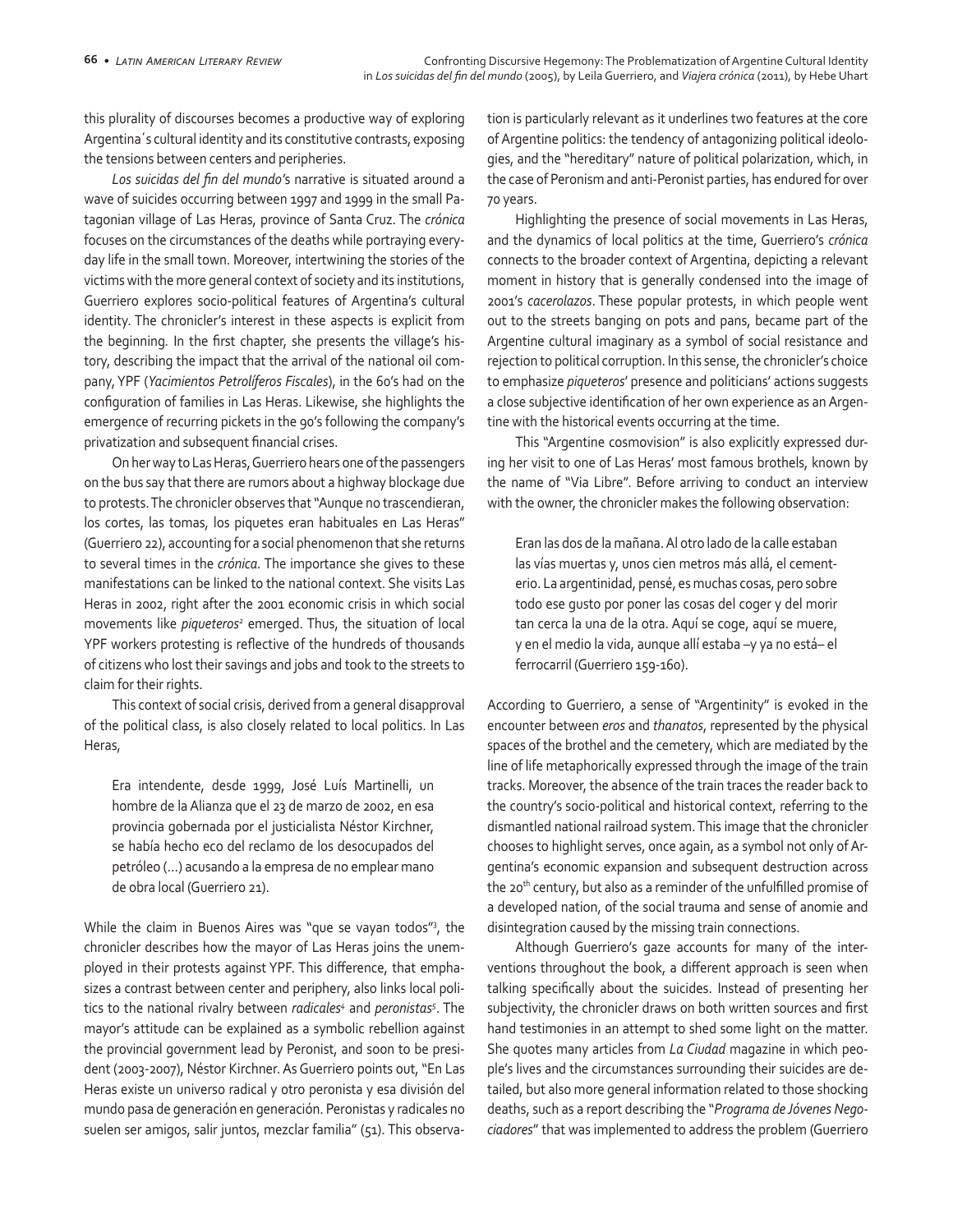23). However, apart from these scattered mentions, Las Heras has no official records and, therefore, no meaningful acknowledgement of the suicides.<sup>6</sup> The fact that the problem is underestimated and treated as if it lacked importance reflects another cultural feature, in this case, a delayed response imbedded in Argentina's institutional system, where bureaucracy and standard procedures tend to be systematically defective or carried out with serious deficiencies, and even corruption.

Consequently, the invisibility of the suicides can only be reversed by people's testimonies. That is why Guerriero privileges the word of family and friends who knew the victims, giving them the opportunity to tell their own version of the events. These interactions, apart from contributing details related to the suicides, share similar narrative patterns which reveal a deterioration of the social fabric in Las Heras. During the conversations, teenage pregnancy, physical and psychological abuse, absence of parental figures, violent feuds, lack of communication, and traumatic divorce are only some of the issues that repeatedly emerge in the dynamics of these "*familias ortopédicas*" (Guerriero 19). One of the young women she interviews confesses "tengo un nene yo. Me quedé embarazada a los 13. De un ypefiano. Imagináte. Cuando le dije a mi vieja que era de un ypefiano gritó '¡La lotería!'" (Guerriero 110). This mother's reaction to her daughter's pregnancy also shows the social inequalities that surround Las Heras, creating a distinction between people who work for YPF, and those who don't benefit from the oil company. The extreme difference between these two social groups, brought up by the chronicler during an extensive reflection about the apparent exemplarity of the "ypefianos" and their families<sup>7</sup>, is connected to a nationwide pattern that becomes even clearer in Buenos Aires, where the structural poverty of *villas miseria8* coexists with the richest neighborhoods only meters away from each other.

The repeated mention of the country's capital throughout the *crónica* shows that Las Heras' local inequality is part of a broader system that perpetuates difference between center (Ciudad de Buenos Aires) and periphery (the rest of the national territory). When interviewing one of the families, a local named José points out that "Acá la Patagonia es lo ultimo que hay. Los porteños no nos dan ni bolilla. (…) con lo que hay acá se podría mantener la provincia entera. En cambio, las cosas de acá se las llevan ustedes a Buenos Aires" (Guerriero 34). Likewise, another resident of Las Heras, in an exchange with the chronicler, reinforces José's statement: "Si Buenos Aires tiene luz, es porque se fabrica acá. Si tienen gas, es porque lo hacemos acá. (…) Ojalá la Patagonia fuera un país aparte (…) No habría que repartir nada" (Guerriero 71). Even the *piqueteros* highlight the vast differences between Buenos Aires and the South, as well as the national scope of the center/periphery division: "En Buenos Aires a nadie le importa nada de nosotros. (…) A los porteños no les importa nada de lo que pasa en el resto del país" (Guerriero 161). These testimonies evoke an old dispute that stretches back to the times of the Argentine Confederation (1831 – 1852), when the strategic location of the port of Buenos Aires, and the consequent prevalence of this territory among other provinces, created a major quarrel between two political factions, the "unitarians" (*porteños*) and the "federalists" (*provincianos*), which is still being discussed today in economic and symbolic terms.<sup>9</sup>

Focusing the narrative on the social injustices in Las Heras, as well as on the circumstances and (lack of) consequences around the suicides, becomes a way of exploring subjacent problems of contemporary Argentina. These aspects take part in a complex projecting mechanism which turns suicides, and the frustration generated by local conflicts, into a synecdoche of the broader context of Argentina's socio-political situation. Thus, this *crónica* can be interpreted as a documentary narrative that discusses and questions core aspects of the fabric that shapes Argentina's cultural identity.

While Guerriero focuses on socio-political issues, Uhart dedicates the first of two sections of *Viajera crónica* to a selection of texts set in Argentina, paying special attention to local uses of language, as well as to linguistic features that are typical to the places she visits. These *crónicas* depict the locals' speech and naming patterns, highlighting not only the way in which language shapes their identity as a community, but also the complexities of a multidirectional process in which the contrastive relations between center and periphery become visible. In line with Guerriero's writing, Uhart combines her own subjective appreciations with written documents and oral testimonies, intertwining the three types of discourse to confront the idea of an homogeneous, linear and conflictless cultural panorama from a language usage perspective.

In "Todo puede suceder", while visiting the city of Esquel, Province of Chubut, the chronicler points out that "en las ciudades chicas, dicen 'para arriba' y 'para abajo', 'para afuera' y 'para adentro'. Adentro y arriba vienen a ser el centro. El centro tiene una virtud fundacional, fija" (Uhart 83). This observation of divergence from the *rioplatense* Spanish highlights the locals' conception of their surrounding space through a specific usage of words that contrasts that of Buenos Aires. Thus, Uhart shows how semantics account in part for the cultural identity of the place. Nevertheless, the fact that this difference is acknowledged as such also shows her own position as an outsider. This double dimension is reinforced in "A orillas del Paraná", where Uhart states that

todavía es pueblo Victoria, llamada la ciudad de las siete colinas: es pueblo en las expresiones de sus habitantes. Por ejemplo, no dicen 'camine siete cuadras y doble a la derecha'. Dicen 'sube para allá' o 'baja'. Subir es siempre ir al centro y bajar es ir hacia la periferia (Uhart 7).

Like in the previous fragment, linguistic expressions are perceived as manifestations of locality. But the statement made by the chronicler, who contradicts Victoria's official status as a city based on people's uses of language, also reveals the source of her views. The generalization she makes by pointing out the ways in which people speak in *pueblos,* is ultimately based on her own cultural back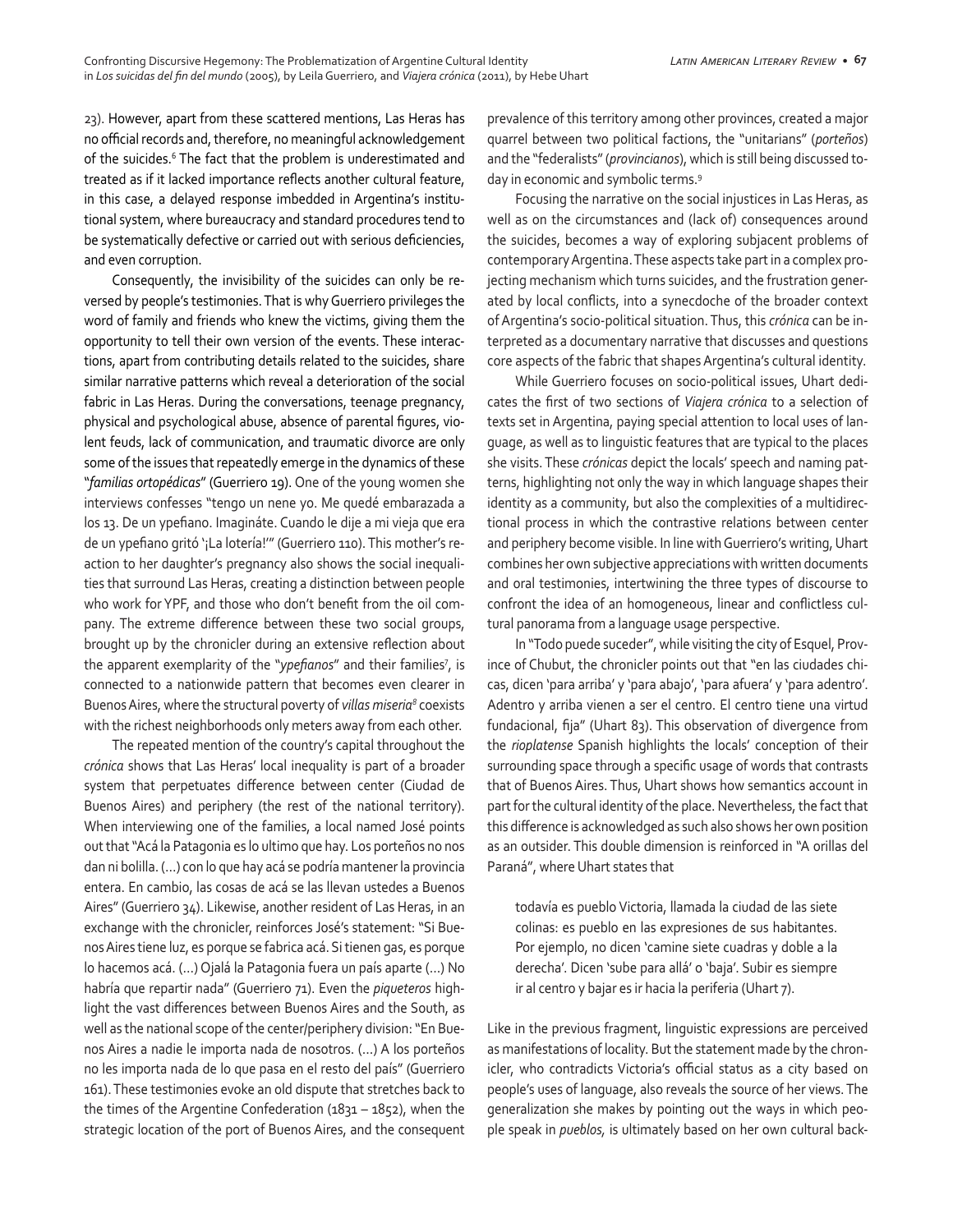ground, situating her linguistic identity within Buenos Aires' speech patterns. Hence, the chronicler depicts the dynamics that underlie the relationship between center and periphery in terms of language usage.

"Gente que pinta y canta", a *crónica* set in El Bolsón, a small town in the province of Río Negro, also provides a good example of how the chronicler interprets the relation between language, local cultural cosmovisions, and hegemonic positions:

En la feria no dicen 'mirá', dicen 'olé'. Nunca se me ocurrió que fuera tan importante oler, pero se ve que no es sólo una categoría de la feria. En un café del centro, Cecilia, urbana, elegante, vendedora de jubilación privada en Bariloche y granjera en El Bolsón, dice: Buenos Aires huele mal, está 'beschoso'. ¿Y eso qué es? 'Apestado' (Uhart 91).

Here, the importance given either to the sense of sight or smell is what demarcates the division between central and peripheral positions, although the limits between them are often blurred. Cecilia comes from Bariloche, one of Argentina's popular vacation spots located in the province of Río Negro, but she identifies herself as part of the periphery in relation to Buenos Aires by emphasizing –as a local from El Bolsón's street market would do– how Argentina's capital "smells", instead of "what it looks like". Likewise, the chronicler notes an appropriation of the capital's lexicon by the local people: "Y se han mezclado los lenguajes, se puede escuchar a un paisano diciendo 'Me re-copa' o 'Es re-alucinante'" (Uhart 91). This mixture of languages further problematizes the heterogeneity and interchangeability of linguistic registers, accounting for a non-linear process crossing language and identity.

Uhart's personal interest in local *refranes y dichos criollos* ("proverbs and local sayings") is also a significant way of addressing language and its importance as a repository of cultural identity. This is referred to throughout many of the *crónicas*, even becoming the motivation for Uhart's travel to the village of Tapalqué, "una zona que engendra refranes propios, [que se] van repitiendo y modificando constantemente" (Uhart 67). Although they are originally born as oral utterances, many authors compile them in books that the chronicler is interested in acquiring. In "No pudo ser", she buys local author Ramón Rafel Capdevila's volume containing *dichos y refranes criollos* from Tapalqué, which becomes a crucial primary source structuring the narration. Reading Capdevila's book, she follows up on the different meanings conveyed by *refranes* and *dichos*, analyzing their cultural significance as indexes of popular wisdom, everyday situations, and people's character, including their virtues and defects. Therefore, this recollection of sayings presents the reader with a depiction of Tapalque's cultural memory through a written testimony of its inhabitants long-living popular linguistic expressions.

However, what this documented source portrays as a typical

cultural feature from Tapalqué is challenged by villagers responses to the chronicler's questions and comments about *refranes*. Right after arriving to the village, she meets Beto, one of the locals, who reacts reluctantly when she shares her motivation for being there: "-A mí me dijeron que este era un pueblo que engendra refranes propios, criollos, que son de lo más ocurrentes. El hombre me dijo: -El que le dijo eso estaba mamado" [ebrio, alcoholizado] (Uhart 68). Furthermore, she faces a similar reaction when talking to her hostess, Lola: "Le pregunto si conoce a alguien que practique el arte del refrán. Me dijo: -¿Qué es un refrán?" (Uhart 69). Both Beto's and Lola's lack of engagement with what is at first glance presented as a traditional feature of the village problematizes the notion of cultural identity. This divergence also portrays the dialectic contrast between past and present. If Capdevila's book, published in 1955, presents *dichos* and *refranes* as cores of the local culture, the testimonies from the locals living there in the 21st century seem to dispute this vision. Thus, Uhart's *crónica* unveils the complexities and tensions of the notion of cultural tradition using both historical sources and people's first hand testimonies.

"La tierra Formosa" also contributes to linguistic exploration, focusing on people's first-hand accounts. In this *crónica*, the locals' identity is shaped both by native languages and Spanish. When she arrives to the city, the chronicler experiences the communicational difficulties that the coexistence of both linguistic backgrounds can bring: "A mi lado, dos señoras hablan en guaraní y se ríen mucho. -No entiendo nada -digo. -Mejor -me dicen-. Es muy grosero" (Uhart 29). This exchange accounts for a (dis)encounter which is addressed in more depth when she visits the National University and reads a letter written by Wichi students attending the institution: "Durante los primeros días de clase, nos sentíamos atemorizados por la enseñanza de un nivel muy diferente del acostumbrado por nosotros. Aún nos cuesta comprender muchas cosas" (Uhart 35). Despite these difficulties, cultural mediation through education and linguistic exchange appears as an important factor in Uhart's account of the villagers thoughts on this matter. The Chair of the University's Literature Department points out how the students addressed the linguistic challenges that emerged from the encounter of a "creole" based educational system with the native Toba and Wichi students:

Al principio fallábamos, porque como la cosmovisión de ellos es diferente, no lográbamos resultados. Recurrimos a un antropólogo y mejoró la cosa. (…) a los que hicieron el secundario en escuelas de modalidad aborigen les costaba comprender, por ejemplo, 'El árbol está en el jardín', porque para ellos el árbol corresponde al bosque (Uhart 34).

Likewise, a local woman recounts her and her daughter's experience working as facilitators: "Yo me capacité para hacer mediación, por ejemplo, para acompañar a los ancianos que no saben castellano a la capital, a hacer todo tipo de trámites. Mi hija es maestra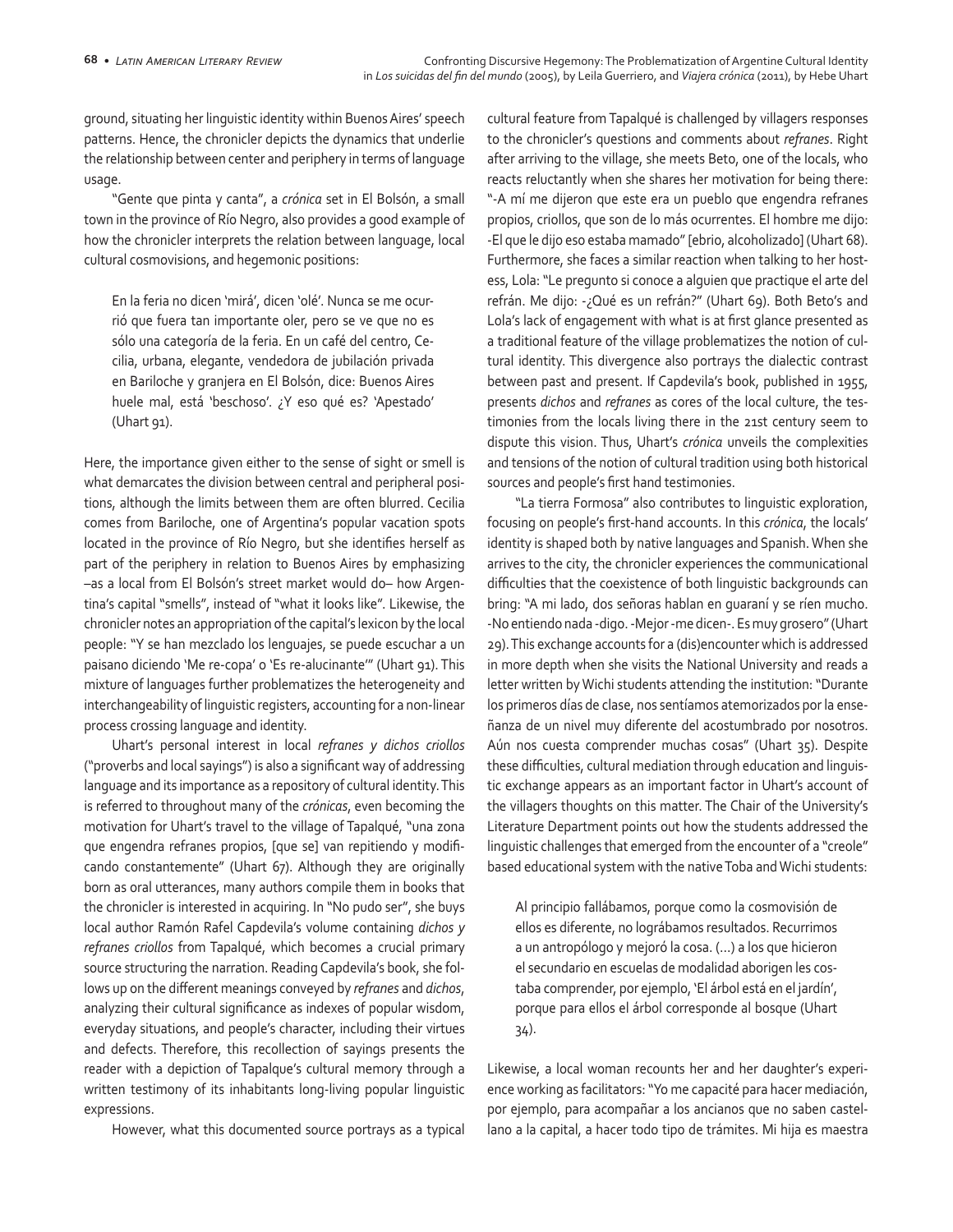especial de modalidad aborigen"(Uhart 32).

These fragments are especially relevant to analyze the dynamics of a heterogeneous culture, not only for the community members, but also for the chronicler as an observer who aims to explore and understand this setting. Both the community and the chronicler are situated within the larger Argentine cultural context in which indigenous peoples and European descendants are all part of a common nation, and, therefore, are usually assumed to share a sense of identity despite their differences. In this sense, the chronicler positions herself as an ethnographer who observes life in the community, privileging the study of language and valuing discourse practices *in situ*. A parallel between the figure of the anthropologist, mentioned by the Literature Department's professor, and the chronicler herself can be drawn as she assumes the role of a cultural mediator between the local communities and her readers, providing the latter with first hand testimonies that account for the contradictions of a plurilinguistic and multicultural context.

Finally, Uhart's interest in recording people's language is particularly relevant in "Córdoba". In this *crónica*, she equally combines her own views with written sources and socially situated utterances to portray the Argentine province of Córdoba's local humor, its particular dialect, and the different forms in which it is manifested: "El humor cordobés se expresa en el lenguaje callejero, en el que aparece la réplica recurrente, en los grafitis, en los piropos (…) chistes (…) Los apodos también son graciosos" (21). Referring to the *humor cordobés* as "language of the streets", the chronicler highlights its importance as a source of living speech which combines both sharpness and cruelty. She also appeals to an authorized source from a local newspaper to characterize this humor as a cultural device that reflects Cordoba's colonial past: "Según Carlos Shilling, escritor y periodista de *La voz del interior*, el humor cordobés es propio de vasallos: agresivo con los defectos ajenos y descalificador de conductas que se aparten del orden establecido" (21). According to the journalist, the power of *cordobés* humor lays in its corrosive nature, which is manifested through nicknames, jokes and wordplay that are orally transmitted. Likewise, the living testimony of people's speech can also be found in the written language of the streets: the graffiti. The fact that the chronicler mentions and transcribes many of them in several of her texts underlines their significance as a manifestation of language's permanent and ephemeral dimensions, reinforcing Uhart's *crónicas* as valuable sources for depicting complex national cultural features.

This critical discursive analysis of *Los suicidas del fin del mundo* and *Viajera crónica* highlights their importance as valuable cultural documents. Despite their differences of scope and style, both volumes contribute to the broader discussion of Argentina's hybrid cultural identity through presentations of socio-political issues and uses of language. Drawing upon literary and journalistic strategies, their writing enacts a political response to hegemonic narratives, displaying intertwined discourses which offer different views towards the problematization of an integrated national culture. The chronicler's observations, alongside documented sources and first hand testimonies from the people, build a narrative based on multiple perspectives which are both contrasting and complementary, showing the complexities of cultural discourses and their circulation. In the same way, the volumes identify and question the tensions between center and periphery, both in symbolic and geographical terms, as a characteristic of Argentina's cultural core. Overall, the two books become narrative tools to outline multiple threads of a heterogeneous culture, simultaneously discussing and confronting the past, engaging with the present, and projecting towards the future.

## **NOTES**

*1* I use the term in Spanish to preserve its historical value, semantic density, and critical complexity in the context of Latin America. See Rotker (1992), Jaramillo Agudello (2012) and Darrigrandi (2013) for further discussion on this issue. About the genre and travel writing as a way of deep engagement with socio-political contexts see Forace (2007), and Angulo (2017), who specifically addresses the role of female contemporary journalists and chroniclers.

2 "The *piquetero* movement gained national and international attention during Argentina's economic collapse in December 2001, which removed the country from its position as one of the most stable and prosperous in Latin America. Angered over the government's perceived mishandling of the country and its economy, thousands took to the streets in protests that brought together Argentines from nearly all socioeconomic sectors. (…) Without the support of traditional unions, or workplaces in which to strike, Argentina's unemployed had to seek another way to express their discontent. Recognizing the power of disrupting commerce to gain the attention of government officials, those itching for change took to the streets, employing a tactic called *corte de ruta* or *piquete* in which protestors impede the movement of traffic and merchandise on provincial, national or international routes by cutting off access to thoroughfares. Here originated the name *piquetero* to refer to these protestors, and the *corte de ruta* soon became a recognized form of collective action." (Birss 2005).

<sup>3</sup> As Dinerstein 2003 describes in her article on Argentine movements of resistance and political reinvention in the dawn of the 21st century, "In December 2001, Argentina experienced a decisive crisis. A financial collapse accelerated by the massive flight of capital and the IMF denial of a new loan was followed by a popular insurrection which, by putting forward the slogan ¡que se vayan todos, que no quede ni uno solo! [All of them out, not even one of them must remain] forced the resignation of national authorities" (187).

4 "The Unión Cívica Radical (UCR), usually known as the Radical Party, is the oldest national political party in Argentina and one of the two parties that have dominated Argentine politics during the twentieth century.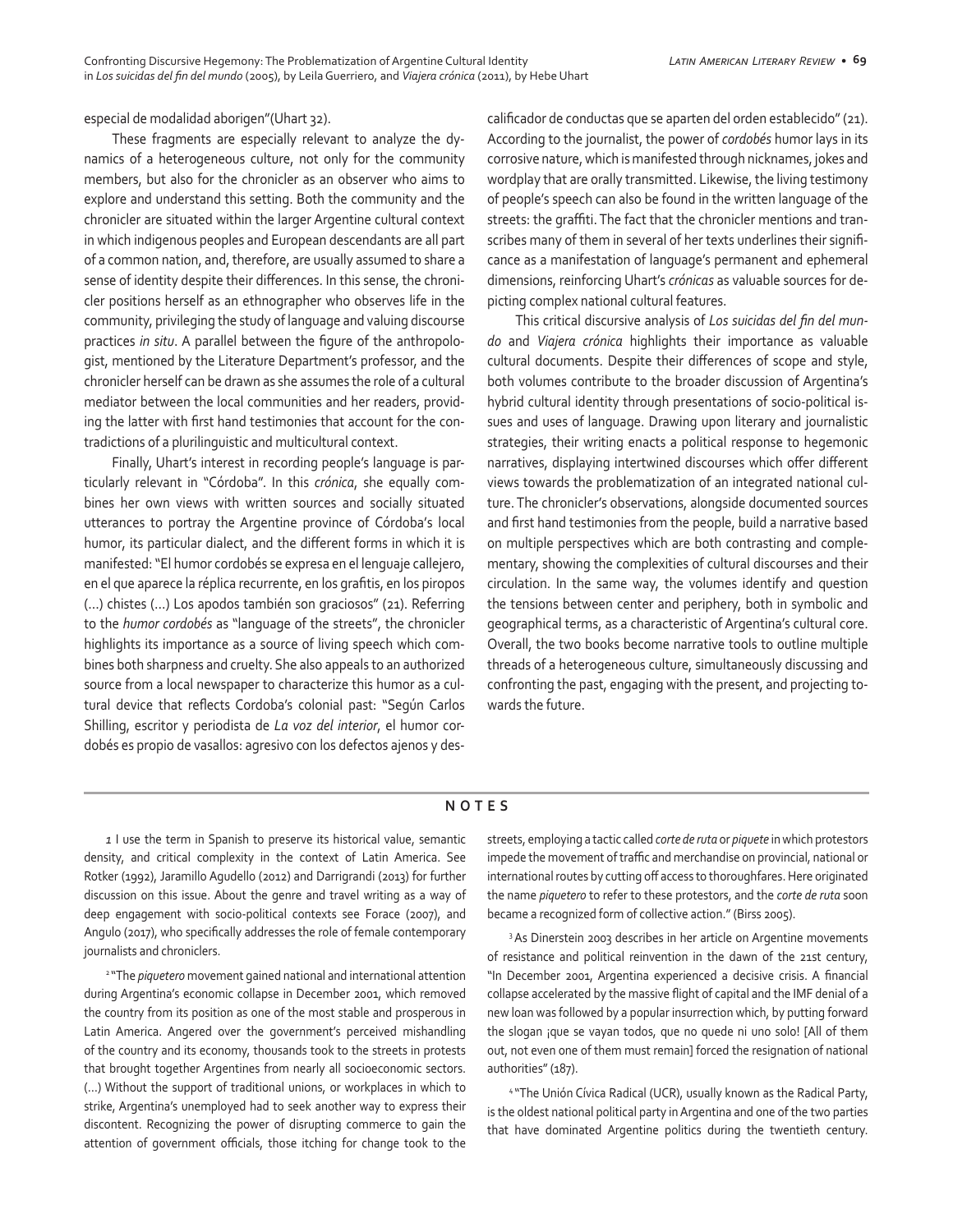Founded in 1891 to confront the Partido Autonomista Nacional (PAN), a coalition that had controlled Argentine politics since 1880, the UCR won its first presidential election in 1916, ending thirty-years of continuous PAN political predominance. During its early years the Radical Party was led by Leandro Alem and fought the PAN with all methods available –words, votes, and guns– becoming the county's more destabilizing opposition force. After Alem's death in 1896, the party entered into rapid decline and by the turn of the century had disbanded. Hipólito Yrigoyen, Alem's nephew, began the reconstruction of the party in 1903, building on the ruins of the old political organization and winning the presidency in 1916 (…) Traditionally, historians have divided turn-of-the-century Argentina into two periods: 1880 to 1916, when the country was under the restrictively democratic PAN regime; and 1916-1930, when the Radical Party came to power, inaugurating a democratic period under universal suffrage with secret and compulsory voting – an era put to an end by the first military coup the country experienced in the twentieth century" (Alonso 1-2).

<sup>5</sup> "The phenomenon of Peronism is closely related to the person of Juan Domingo Perón [(1895 – 1974); president of Argentina during three periods (1946-1952; 1952-1955; 1973-1974)], an army officer who broke into the Argentine political scene in the 1940s as an influential figure of the military regime that had been established on June 4, 1943. (…) Perón's government inaugurated a new era in Argentine history characterized by the full incorporation of popular sectors into public life. Particularly during the first administration, the government promoted a strategy of economic growth and full employment based on a process of income redistribution via wage increases. This also included industry promotion by stimulating consumption and the expansion of the domestic market, the provision of subsidies and credit, and the addition of protectionist tariffs. Throughout Perón's two administrations, trade unions were strengthened under a corporatist scheme of state supervision and the working class' share of the national income rose dramatically (…). Peronism also played a crucial symbolic role via the politics of recognition (*dignificación*) of popular sectors that resulted in the democratization of everyday life interactions, such as those in the workplace and public spaces, as well as the democratization of consumption patterns and leisure activities" (Peruzzotti 5-6).

6 Like the chronicler emphasises, without sparing sarcasm, "El hospital no tenía registro (las muertes no se catalogaban como 'suicidio'); el Registro Civil no tenía registro (los libros, decían, se envían una vez por año a Río Gallegos); la policía no tenía registro (la policía no tenía registro); el Municipio no tenía registro (el municipio, decía, no tenía por qué)" (Guerriero 83-84).

<sup>7</sup>"nadie lo dice en voz alta, pero hay 'ypefianos' y el resto del mundo y los 'ypefianos' comen en restaurantes como esos, viven en un barrio especial en casas especiales, tienen autos especiales y conservan el esquema familiar más tradicional que imaginar se pueda: esposa ama de casa, esposo que trabaja, hijos al colegio. Sus hijas no quedan embarazadas a los 12 años, los maridos no destrozan a golpes a sus esposas, sus hijos de 15 no se inyectan vino tinto. Los demás -el resto del mundo- tienen poco de algunas de esas cosas, demasiado de otras, y las dos partes se miran con bastante rencor y no poco desprecio" (Guerriero 108).

<sup>8</sup>This term, first adopted by Bernardo Verbitsky in his novel *Villa Miseria también es América* (1957) ("Villa Miseria is also [a part of] the Americas"), refers to marginal urban shanty towns or slums that can be found across Argentina, particularly in Buenos Aires. They are also euphemistically known as *asentamientos* ("settlements") or *villas de emergencia* ("emergency villages").

9 "The *porteños* (people of the port city of Buenos Aires) were the chief advocates of centralism, which in effect meant control of the country by Buenos Aires, where the chief source of revenue, the customhouse, was located. They were opposed to, and by, many *provincianos* (Argentines outside of Buenos Aires provincia), whose gaucho armies fought for decades to maintain federalism, which meant virtual autonomy for each province. *Provincianos* also demanded tariff protection for their nascent industries and the end of Buenos Aires's status as the exclusive entrepôt of the country" (Encyclopaedia Britannica 2007).

## **WORKS CITED**

- Alonso, Paula. *Between Revolution and the Ballot Box. The Origins of the Argentine Radical Party in the 1890s*. Cambridge University Press, 2000.
- Angulo Egea, María. *Inmersiones: Crónica de Viaje y Periodismo Encubierto*. Universitat de Barcelona Edicions, 2017.
- Bakhtin, Mijail. "The Problems of Speech Genres." *Speech Genres and Other Late Essays*. University of Texas Press Slavic Series, no. 8, 1st edited by Michael Holquist and Caryl Emerson, 1986, pp. 60–102.
- Bernabé, Mónica. "Prólogo." *Idea Crónica: Literatura de No Ficción Iberoamericana*. Beatriz Viterbo Editora and Fundación TyPA, 2006, pp.  $7 - 25.$
- Birss, Moira. "The Piquetero Movement: Organizing for Democracy and Social Change in Argentina's Informal Sector." *The Journal of the International Institute*, vol. 12, no. 2, 2005, http://hdl.handle.net/2027/ spo.4750978.0012.206. Accessed 15 July 2020.
- Caparrós, Martín. "Contra la crónica." *Revista Etiqueta Negra*, no. 63, 2008, p. 61, https://issuu.com/etiqueta.negra/docs/en63final. Accessed 6 Oct. 2020.
- Darrigrandi, Claudia. "Crónica latinoamericana: algunos apuntes sobre su estudio." *Cuadernos de Literatura*, vol. 17, no. 34, 2013, pp. 122–43, https://revistas.javeriana.edu.co/index.php/cualit/article/view/6242. Accessed 6 Oct. 2020.
- Dinerstein, Ana C. "¡Que Se Vayan Todos! Popular Insurrection and the Asambleas Barriales in Argentina." *Bulletin of Latin American Research*, vol. 22, no. 2, 2003, pp. 187–200, https://doi.org/10.1111/1470- 9856.00072. Accessed 6 Oct. 2020.
- Forace, Virginia. "Crónicas de Martín Caparrós: Una Mirada Política de Las Ciudades Latinoamericanas." *Catalejos. Revista Sobre Lectura, Formación de Lectores y Literatura Para Niños*, vol. 3, no. 5, 2007, pp. 86–105, http://fh.mdp.edu.ar/revistas/index.php/catalejos/article/ view/2334/0. Accessed 6 Oct 2020.
- Guerriero, Leila. *Los suicidas del fin del mundo: crónica de un pueblo patagónico*. Tusquets Editores, 2006.
- Jaramillo Agudelo, Darío. "Collage Sobre La Crónica Latinoamericana Del Siglo Veintiuno." *Antología de Crónica Latinoamericana Actual*. Alfaguara, 2012, pp. 11–47.